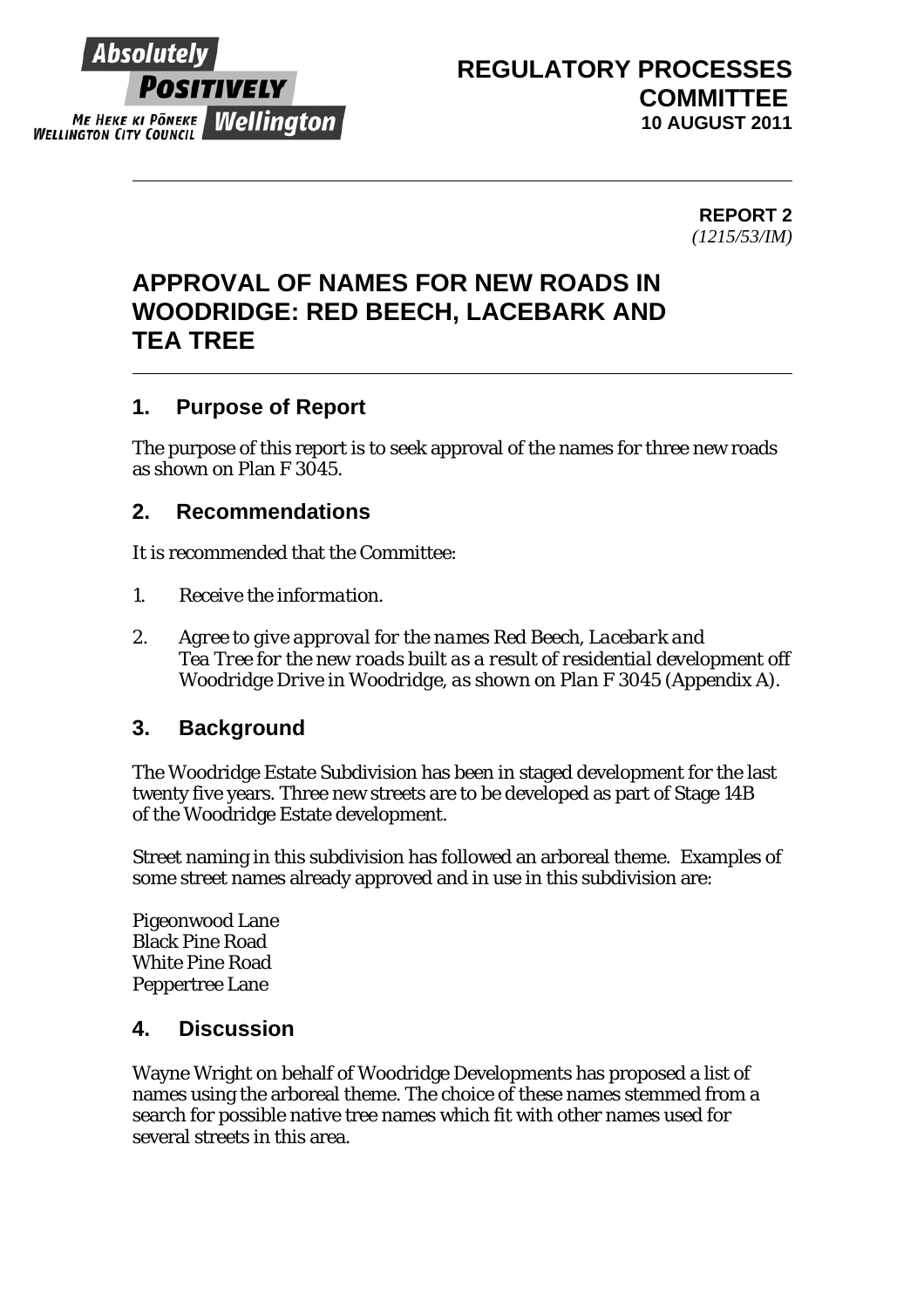The proposed names in order of preference are:

Red Beech Lacebark Tea Tree Five Finger Kanuka

All proposed names have been checked against the Council's Road Naming Policy, however, on consultation with Wellington Regional Council it emerged that Kanuka has already been used. This name was therefore rejected by Regional Council.

Red Beech, Lacebark, Tea Tree and Five Fingers are the English names for these New Zealand Native trees. Information on these names has been appended (*Appendix B*). The first three names can be allocated to the streets in stage 14B and Five Finger can be reserved for future use in Woodridge.

These names also accord with the Council's Road Naming Policy Approval criteria for the naming theme of a suburb:

### **3.4B An Established Theme**

*If a naming "theme" is already established in a suburb, the names for that suburb should remain consistent with the theme.* 

## **5. Consultation**

These names have been checked for duplication, similarity and suitability by the Wellington Regional Council, which has advised that it has no objection to the use of these names in the Wellington Region (with the exception of the name Kanuka).

After the initial consultation with Wellington Regional Council, the proposed names were sent to Liz Mellish, representative of Local Iwi for consultation. Liz Mellish proposed the following names:

- 1. Matangi: The name of an ancestor who resided at Ngauranga; he was a first cousin to Wharepouri.
- 2. ruhe: Is the root of the fern and used as a staple food. The area of Woodridge was earlier part of Horokiwi, a known habitat of Kiwi; the kiwi would have fossicked amongst the fern root for food.
- 3. Tiaki: Relates to the habitat for the kiwi in other words the area that looked after the kiwi. The word Kaitiaki means guardian and often guardianship.

These names were then checked with the Wellington Regional Council for use in the Wellington region. Matangi and Tiaki were rejected because similar names are already in use and their use could possibly cause confusion. They approved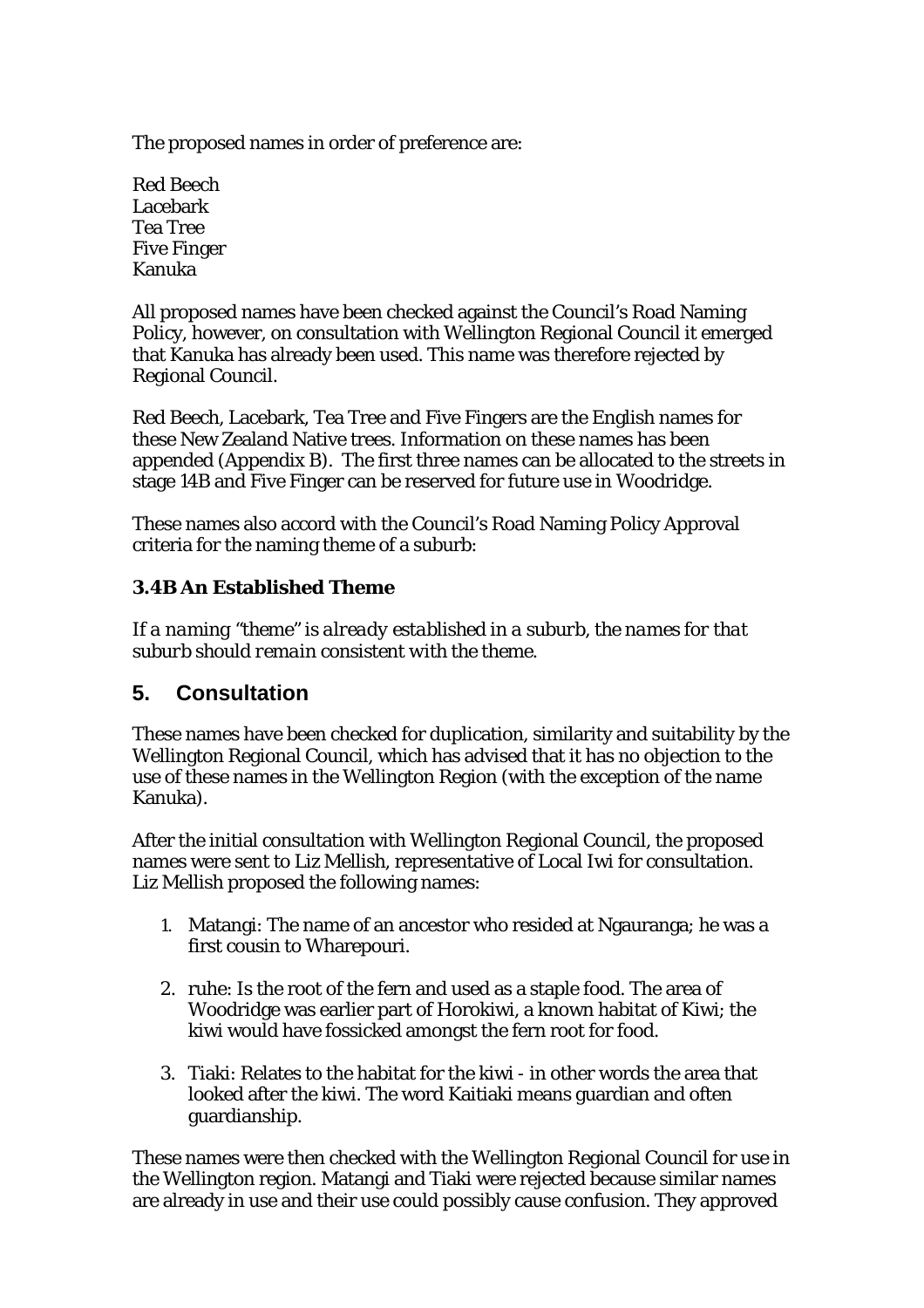the name Aruhe, and officers forwarded the suggested name to Woodridge Developments. Wayne Wright on behalf of Woodridge Developments disagreed with the proposal and their comments are:

*"This would terribly digress from the theme and direction that Woodridge has had for 25 years.* 

*Woodridge has created its own identity over a long period and certain uniqueness such as street names are large contributing factors.* 

*Particularly in this stage of the development we are increasing our efforts on streetscape design and extensive planting compared to other residential areas which will complement the Woodridge theme.* 

*After reviewing the names again Red Beech, Lacebark and Tea Tree and comparing them to existing Woodridge names we believe that they blend in with this theme completely."* 

Officers have requested the Regional Council to reserve the name Aruhe to be used in future for Wellington City, preferably in an area where there is no existing theme.

#### **6. Conclusion**

The Enterprise Data Management Team recommends that the names *Red Beech, Lacebark and Tea Tree* be approved for the new streets to maintain the arboreal theme in Woodridge suburb.

Contact Officer: *Michael Brownie, Enterprise Data Management*